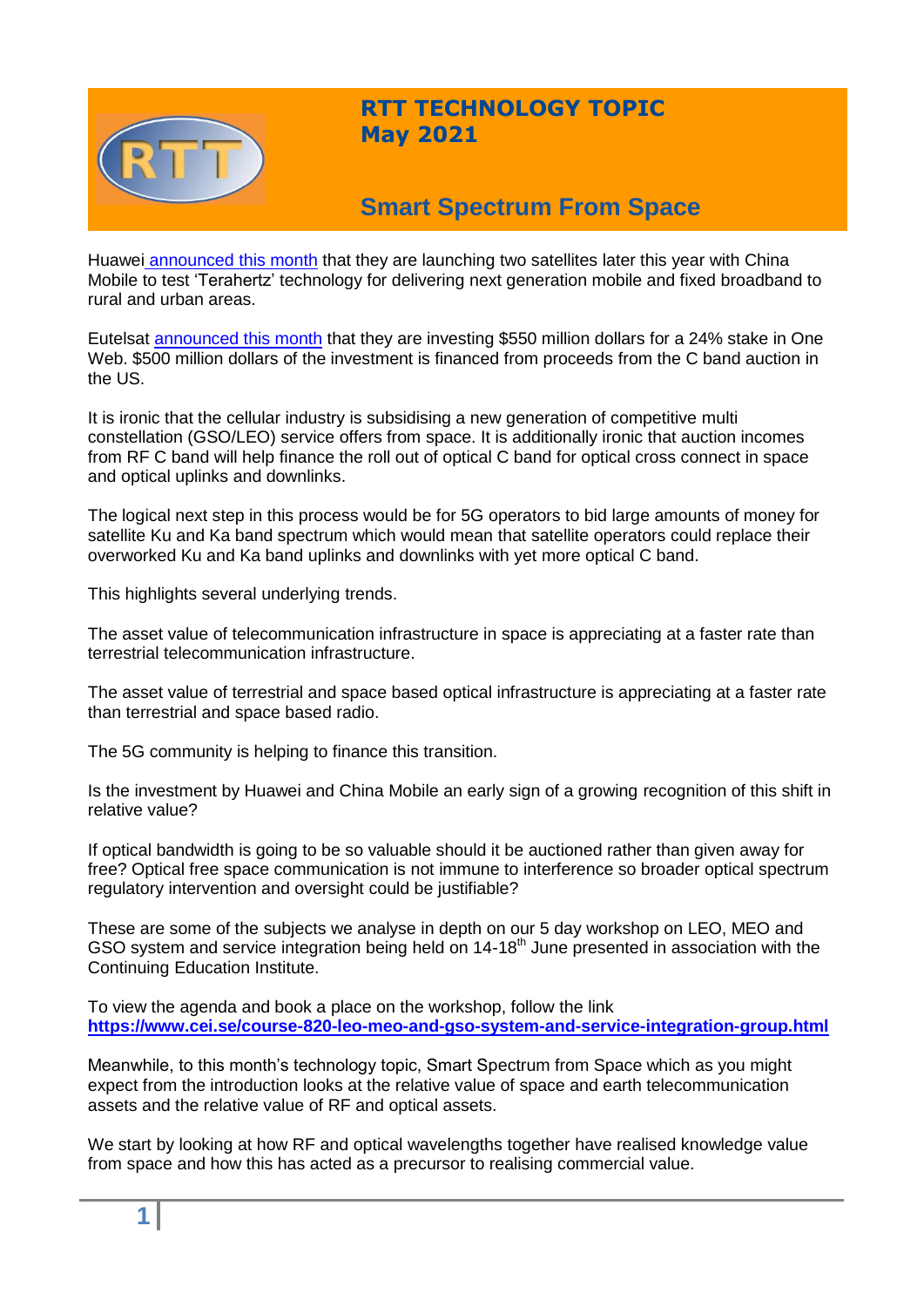In 1610, Galileo looked up at the stars through his latest invention, a prototype for the modern day refractor telescope.

In 1931 Karl Jansky accidentally discovered radio astronomy when investigating background static on Bell Labs short wave transatlantic radio phone service.

Radio astronomers explore the outer reaches of the known Universe and travel back to the beginning of time using radio frequencies from VHF to V band.

Optical astronomers explore the outer reaches of the known Universe and travel back to the beginning of time using space telescopes at infra-red, visible, ultra violet and X ray wavelengths.

Infra-red, visible and ultraviolet imaging is recovered from the Hubble telescope in low orbit (340 miles above earth) via NASA's Near Space Network using S band (2025-2110 and 2200-2290 MHz), X band (7190-7235 MHz and 8450-8500 MHz) and Ka band (22500-27000 MHz).

Infra-red mages from the James Webb Telescope due for launch in October this year will come back to earth (one million miles away) via the Deep Space Network at S band (2110-2120 MHz and 2290-2300 MHz), X band (7145-7190 MHz and 8400 MHz to 8450 MHz) and Ka band (32400- 34700 MHz and 31,800 to 32300 MHz). Two optical ground stations have now been built by NASA to support broader bandwidth deep space communication.

Increasing our understanding of the Universe has quantifiable cost but unquantifiable value. It is effectively priceless.

Radio spectrum has delivered political and social value for over hundred years. Radio and TV broadcasting over terrestrial networks and TV from satellites in C band, Ku and more recently Ka band is essential to the political process and essential to education and entertainment. Radio and radar systems win wars and save lives.

Radio spectrum has always had economic value. Radio broadcasting in the 1920's triggered a tsunami of speculative investment not dissimilar to the New Space Industry today. Over the past forty years cellular radio has created a trillion dollar industry and paid hundreds of billions of dollars for spectrum previously used for broadcasting and or military radio. The industry has paid substantial tax as well.

Radio spectrum in space can also have environmental value. Sub metre imaging using Synthetic Aperture Radar in X band at 9 GHz means that illegal forestry and accidental or deliberate pollution can be tracked and prevented, ice sheets can be measured and animals counted.

It is therefore difficult but not impossible to estimate the additional value that space can deliver and difficult but not impossible to estimate this by frequency and wavelength. This means that we can calculate the additional value that 'smart spectrum from space' can deliver.

For example, companies such as [Myriota a](https://myriota.com/)nd [Hiber](https://hiber.global/) deliver low cost low power connectivity for agrarian and maritime IOT and energy and utility markets via LEO Cube SATs and the sub 1 GHz ISM bands. The final leg of the journey is to the farmer or fisherman's smart phone. This is multi network value, an example of space spectrum adding value to terrestrial spectrum and an example of unlicensed spectrum adding value to licensed spectrum.

In L band, GPS, Glonass, Galileo and Beidou provide an essential part of today's terrestrial smart phone experience.

In S band, the immediate adjacency of space spectrum to terrestrial Band 1 has commercial potential.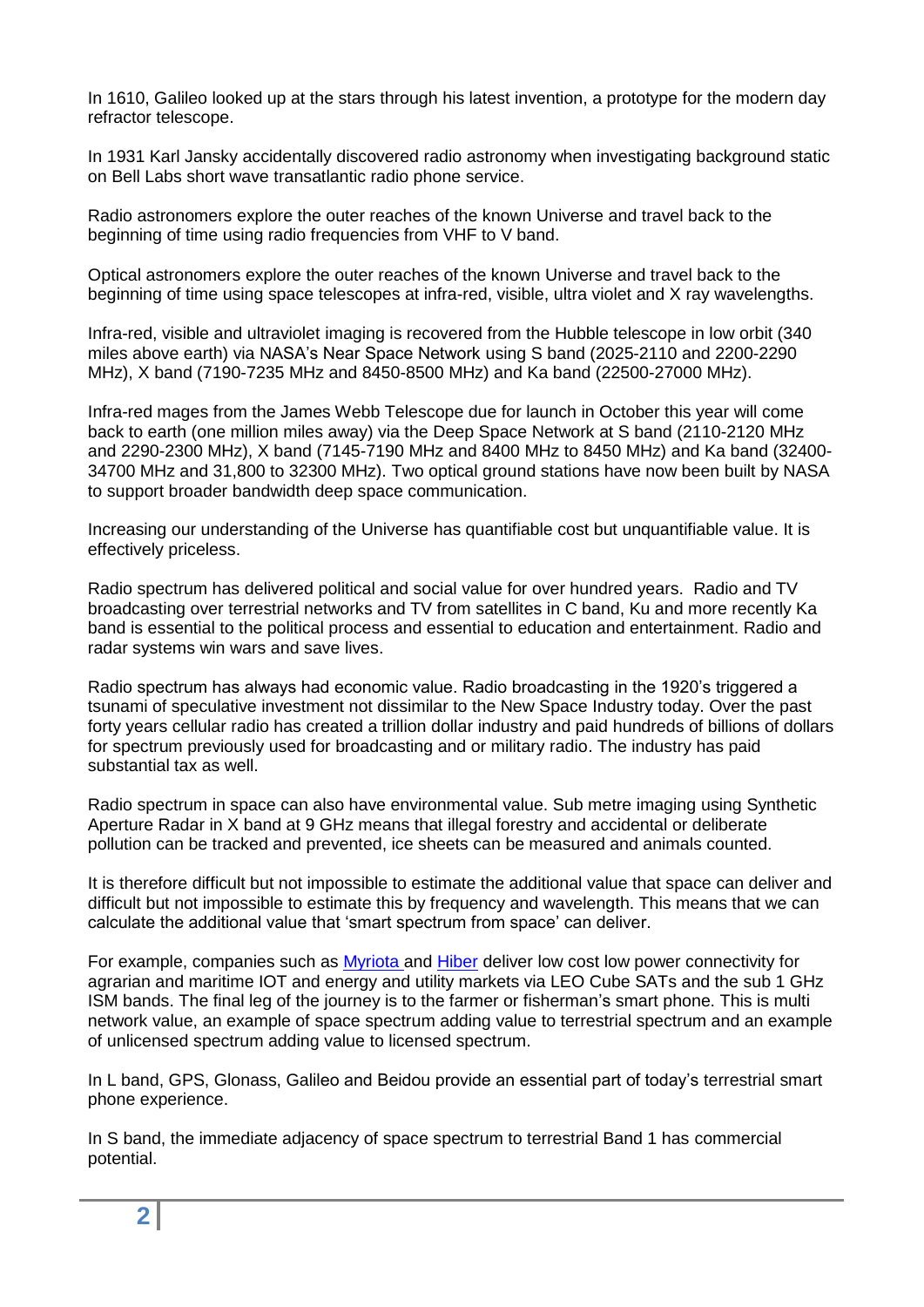Spectral adjacency can however be problematic when an auction process is involved. The terrestrial broadcast community spent ten years resisting the sale of the 700 MHz band. The satellite TV community had similar reservations about being moved to the top of the 3.5 GHz band.

However as the announcement from Eutelsat shows, 5G clouds can have massive silver linings.

The satellite industry has an underlying problem that bandwidth in space is increasing faster than bandwidth to and from space. Space bandwidth is expanding exponentially due to the increasing number of satellites, earth observation sub metre imaging and sensing, deep space imaging, inter satellite and inter constellation switching and routing and other related traffic growth opportunities (cellular backhaul and subsea fibre by pass for example). Uplink and downlink radio bandwidth is at best increasing at a linear rate with interference noise floors creating a costly choke point.

The answer as discussed in last month's technology topic, Smart Fibre from Space, is to implement optical uplinks and downlinks coupled to optical cross connect in space. Fortuitously it seems that this will be paid for or at least subsidised by the terrestrial mobile operator community.

These links could theoretically be long wave infra-red (300 GHz to 3 THz) or medium wave infrared (3 THz to 30 THz) but are more likely to be in the short wave infra-red band using optical C band between 191 and 195 THz (1530 to 1565 nanometres) to allow optimal matching into terrestrial and subsea fibre and to facilitate the use of active and passive optical components developed for fibre applications.

The recent US auction of 280 MHz of C band RF spectrum realised \$81 billion dollars. The four terahertz of optical C band spectrum, potentially supporting one hundred and sixty 25 GHz DWDM channels, is free and lightly regulated.

Optical cross connect in space means that uplinks and downlinks can be multiplexed together and support multiple routing to reduce atmospheric fade margins. High altitude ground stations improve the link budget in both directions and minimise atmospheric perturbation. Adaptive optics help as well. Optimised optical downlinks therefore enable space generated value to flow down to earth and into terrestrial networks.

Smart Spectrum from Space therefore describes an emerging business model based on using RF and optical wavelengths to bring space value back to earth. Bidirectional links enable optimised inter-continental routing, adding value to terrestrial network services.

The model however requires collaboration between commercial entities who regard each other as competitors. Arguments over radio spectrum add to this enmity as do adversarial auction processes designed to maximise radio spectrum auction income.

Optical links to and from space and in space reduce these tension points and build touch points of common commercial interest. China Mobile and Huawei are making a tentative first move into space based integrated RF and optical networks, a smart use of RF and optical spectrum in space to enhance terrestrial telecom value. Others will follow.

**Ends** 

For more background on these topics, buy a copy of our latest book

#### **5G and Satellite Spectrum, Standards and Scale**

Available from Artech House, you can order a copy on line using the code VAR25 to give you a 25% discount.

**<http://uk.artechhouse.com/5G-and-Satellite-Spectrum-Standards-and-Scale-P1935.aspx>**